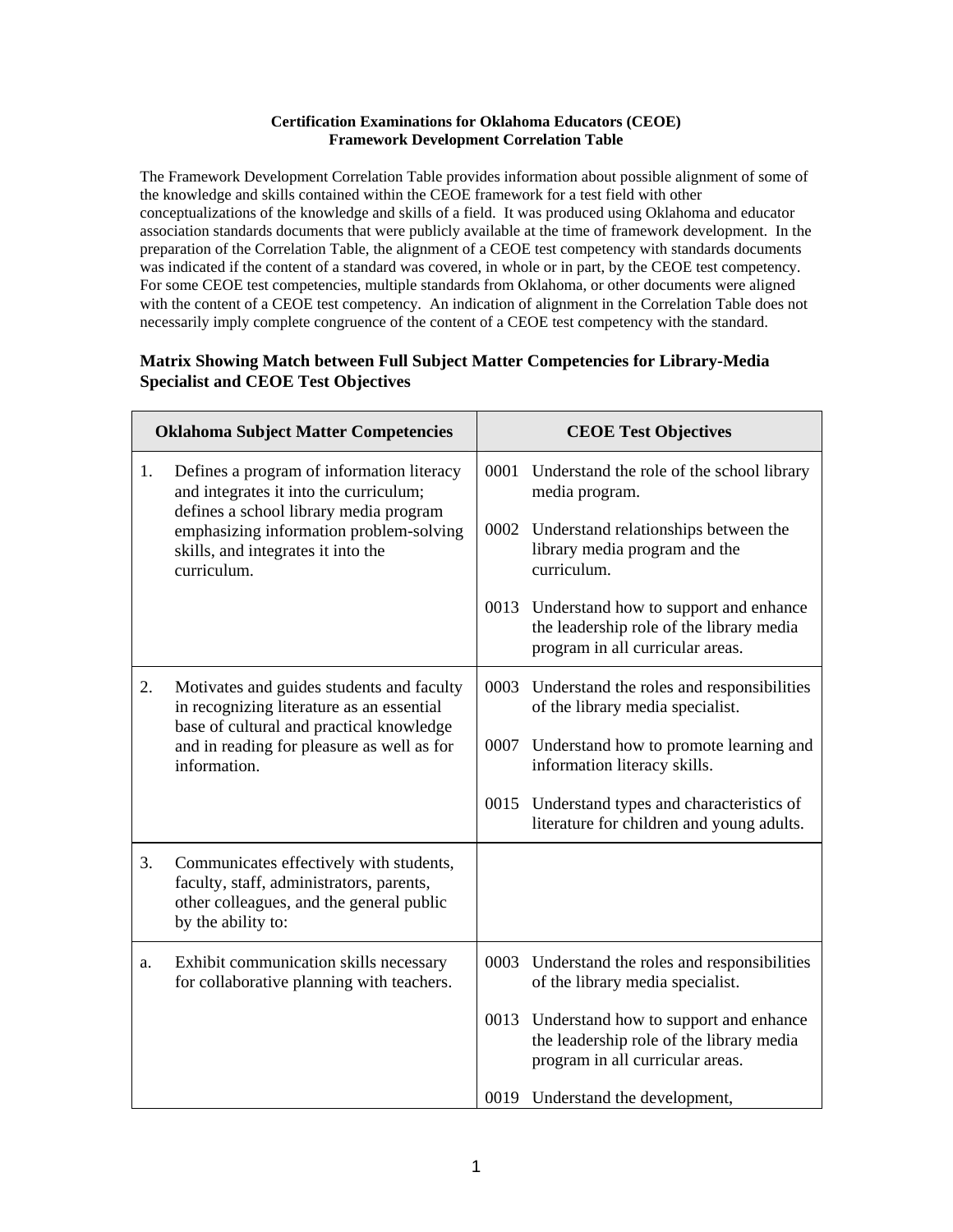| <b>Oklahoma Subject Matter Competencies</b> |                                                                                                                                                         | <b>CEOE Test Objectives</b> |                                                                                                                                                                                                                                                                                                     |  |
|---------------------------------------------|---------------------------------------------------------------------------------------------------------------------------------------------------------|-----------------------------|-----------------------------------------------------------------------------------------------------------------------------------------------------------------------------------------------------------------------------------------------------------------------------------------------------|--|
|                                             |                                                                                                                                                         |                             | implementation, and ongoing evaluation<br>of a library media program.<br>0012 (OPTE) The teacher fosters positive<br>interaction with school colleagues,<br>parents/families, and organizations in<br>the community to actively engage them<br>in support of students' learning and well-<br>being. |  |
| $\mathbf b$ .                               | Develop and implement an effective<br>public relations program to communicate                                                                           |                             | 0001 Understand the role of the school library<br>media program.                                                                                                                                                                                                                                    |  |
|                                             | library media program goals, needs, and<br>accomplishments.                                                                                             |                             | 0002 Understand relationships between the<br>library media program and the<br>curriculum.                                                                                                                                                                                                           |  |
|                                             |                                                                                                                                                         |                             | 0003 Understand the roles and responsibilities<br>of the library media specialist.                                                                                                                                                                                                                  |  |
|                                             |                                                                                                                                                         |                             | 0013 Understand how to support and enhance<br>the leadership role of the library media<br>program in all curricular areas.                                                                                                                                                                          |  |
|                                             |                                                                                                                                                         |                             | 0019 Understand the development,<br>implementation, and ongoing evaluation<br>of a library media program.                                                                                                                                                                                           |  |
|                                             |                                                                                                                                                         |                             | 0022 Understand the fiscal management of a<br>library media program.                                                                                                                                                                                                                                |  |
| 4.                                          | Applies basic principles of evaluating and<br>selecting resources and equipment to<br>support the educational goals of the school<br>by the ability to: |                             |                                                                                                                                                                                                                                                                                                     |  |
| a.                                          | Develop selection policies which reflect<br>curricular and instructional objectives, and<br>informational and recreational needs of                     |                             | 0007 Understand how to promote learning and<br>information literacy skills.                                                                                                                                                                                                                         |  |
|                                             | students and teachers.                                                                                                                                  | 0013                        | Understand how to support and enhance<br>the leadership role of the library media<br>program in all curricular areas.                                                                                                                                                                               |  |
|                                             |                                                                                                                                                         |                             | 0014 Understand information resources.                                                                                                                                                                                                                                                              |  |
|                                             |                                                                                                                                                         |                             | 0015 Understand types and characteristics of<br>literature for children and young adults.                                                                                                                                                                                                           |  |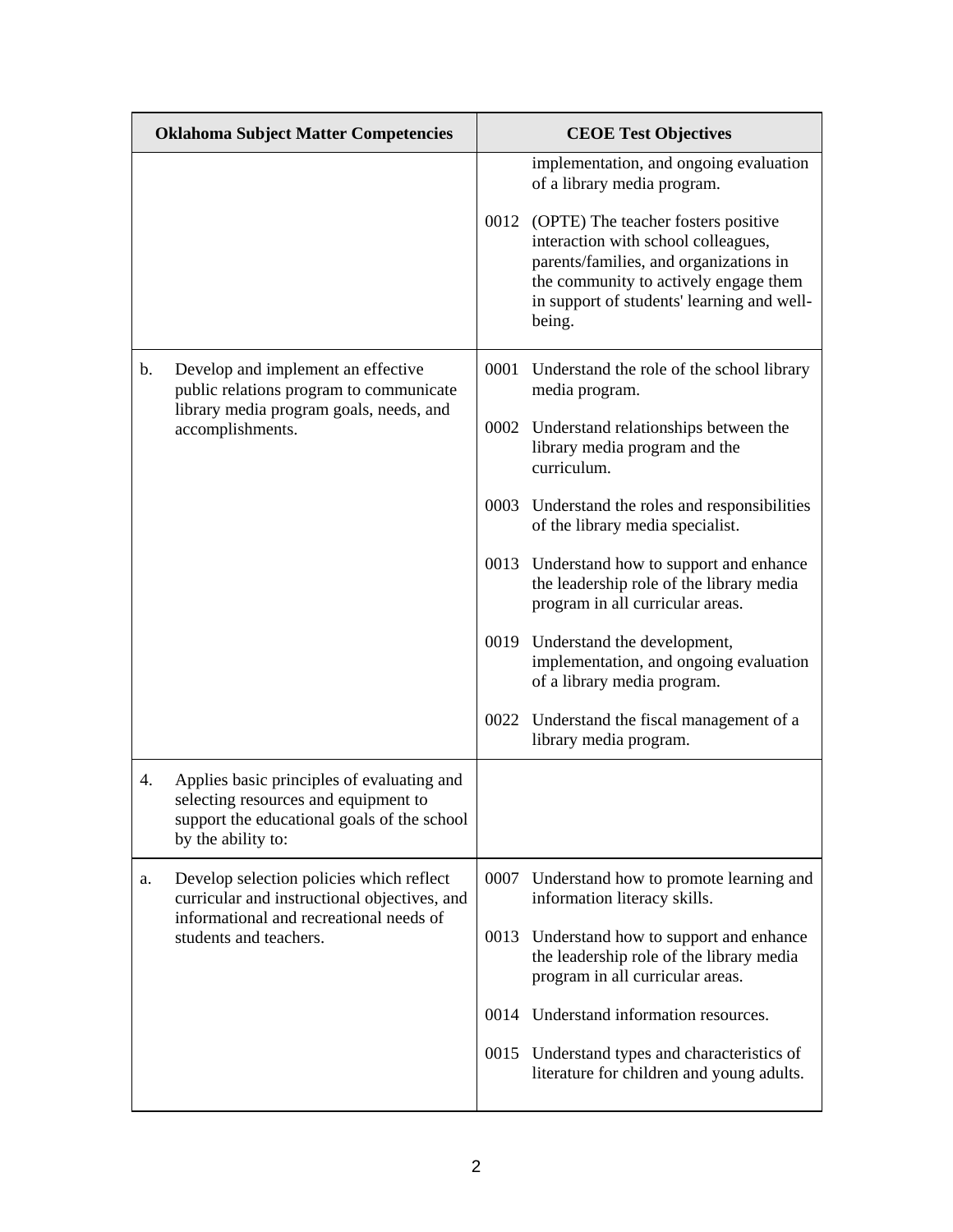| <b>Oklahoma Subject Matter Competencies</b> |                                                                                                                       | <b>CEOE Test Objectives</b> |                                                                                                                            |  |
|---------------------------------------------|-----------------------------------------------------------------------------------------------------------------------|-----------------------------|----------------------------------------------------------------------------------------------------------------------------|--|
|                                             |                                                                                                                       |                             | 0016 Understand technological resources and<br>their applications in the curriculum and<br>the library media program.      |  |
|                                             |                                                                                                                       |                             | 0018 Understand issues and procedures<br>related to the acquisition of resources<br>and equipment.                         |  |
| b.                                          | Develop criteria for evaluating and<br>selecting specific print and non-print                                         |                             | 0007 Understand how to promote learning and<br>information literacy skills.                                                |  |
|                                             | materials and equipment.                                                                                              |                             | 0013 Understand how to support and enhance<br>the leadership role of the library media<br>program in all curricular areas. |  |
|                                             |                                                                                                                       |                             | 0014 Understand information resources.                                                                                     |  |
|                                             |                                                                                                                       |                             | 0015 Understand types and characteristics of<br>literature for children and young adults.                                  |  |
|                                             |                                                                                                                       |                             | 0016 Understand technological resources and<br>their applications in the curriculum and<br>the library media program.      |  |
|                                             |                                                                                                                       |                             | 0017 Understand how to design and produce<br>curriculum-integrated instructional<br>materials.                             |  |
|                                             |                                                                                                                       |                             | 0018 Understand issues and procedures<br>related to the acquisition of resources<br>and equipment.                         |  |
| c.                                          | Develop a collection of bibliographic aids,                                                                           |                             | 0014 Understand information resources.                                                                                     |  |
|                                             | tools, and other sources to obtain current<br>reviews and information about materials<br>and equipment.               |                             | 0016 Understand technological resources and<br>their applications in the curriculum and<br>the library media program.      |  |
|                                             |                                                                                                                       |                             | 0018 Understand issues and procedures<br>related to the acquisition of resources<br>and equipment.                         |  |
| d.                                          | Develop and implement procedures for<br>preview, evaluation, selection, and<br>acquisition of materials and equipment | 0007                        | Understand how to promote learning and<br>information literacy skills.                                                     |  |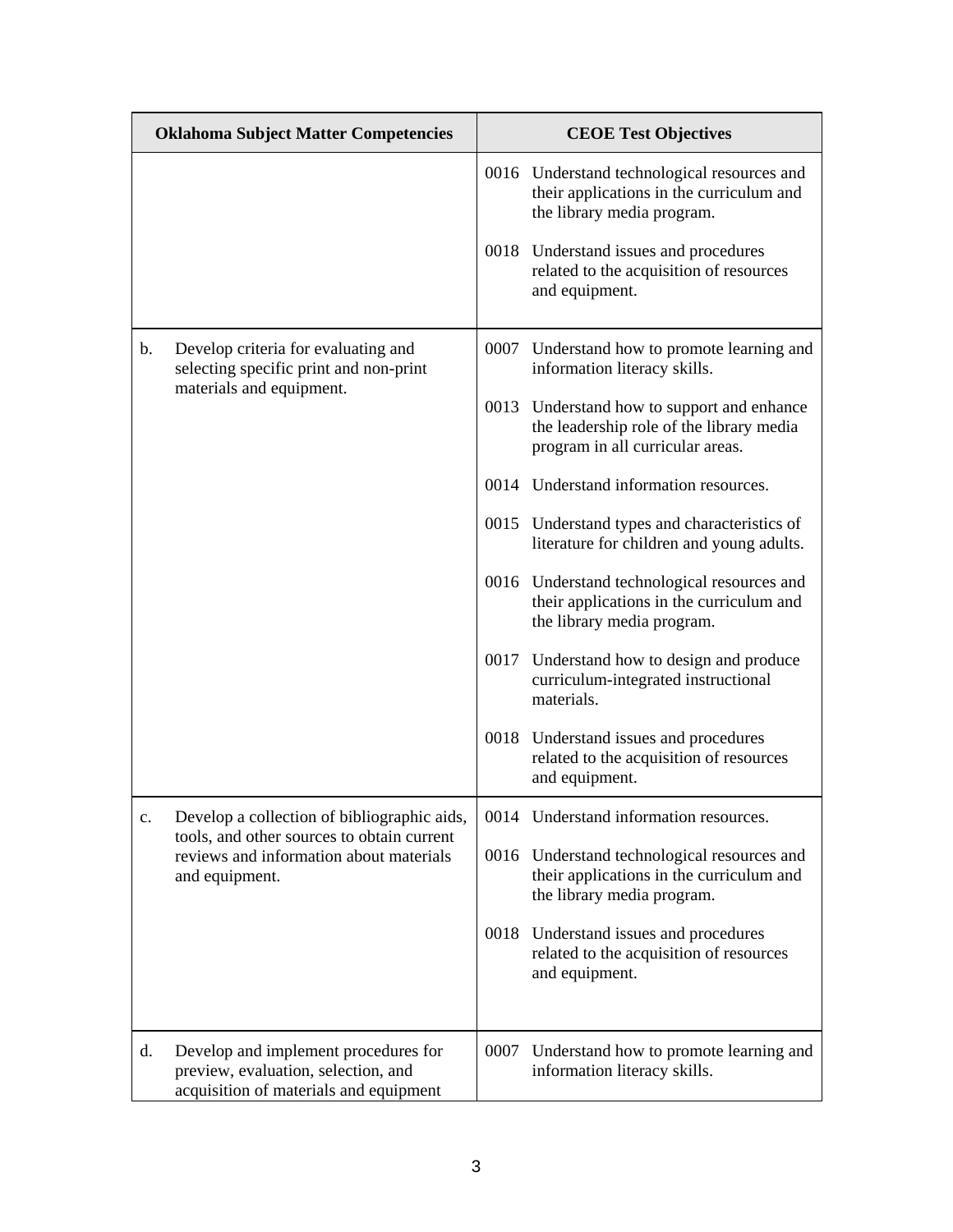|    | <b>Oklahoma Subject Matter Competencies</b>                                                                                                                                    | <b>CEOE Test Objectives</b>                                                                                                |
|----|--------------------------------------------------------------------------------------------------------------------------------------------------------------------------------|----------------------------------------------------------------------------------------------------------------------------|
|    | consistent with the district policy.                                                                                                                                           | 0013 Understand how to support and enhance<br>the leadership role of the library media<br>program in all curricular areas. |
|    |                                                                                                                                                                                | 0014 Understand information resources.                                                                                     |
|    | (d. continued)                                                                                                                                                                 | 0015 Understand types and characteristics of<br>literature for children and young adults.                                  |
|    |                                                                                                                                                                                | 0016 Understand technological resources and<br>their applications in the curriculum and<br>the library media program.      |
|    |                                                                                                                                                                                | 0017 Understand how to design and produce<br>curriculum-integrated instructional<br>materials.                             |
|    |                                                                                                                                                                                | 0018 Understand issues and procedures<br>related to the acquisition of resources<br>and equipment.                         |
| e. | Reevaluate and maintain materials and<br>equipment.                                                                                                                            | 0020 Understand scheduling and facilities use<br>in the library media center.                                              |
|    |                                                                                                                                                                                | 0023 Understand library media resource<br>organization, management, and<br>circulation.                                    |
| 5. | Uses resources to support the personal,<br>developmental, and curricular needs of<br>students, and the instructional<br>development needs of the faculty by the<br>ability to: |                                                                                                                            |
| a. | Use a variety of ways to access<br>information, including the use of new<br>technologies.                                                                                      | 0008 Understand how to determine<br>information needs and initiate searches.                                               |
|    |                                                                                                                                                                                | 0009 Understand how to locate and access<br>resources.                                                                     |
|    |                                                                                                                                                                                | 0010 Understand how to locate, analyze, and<br>evaluate information.                                                       |
| b. | Provide specific information and<br>resources in response to reference requests                                                                                                | 0008 Understand how to determine<br>information needs and initiate searches.                                               |
|    | and recommend resources which support<br>the curriculum.                                                                                                                       | 0009 Understand how to locate and access<br>resources.                                                                     |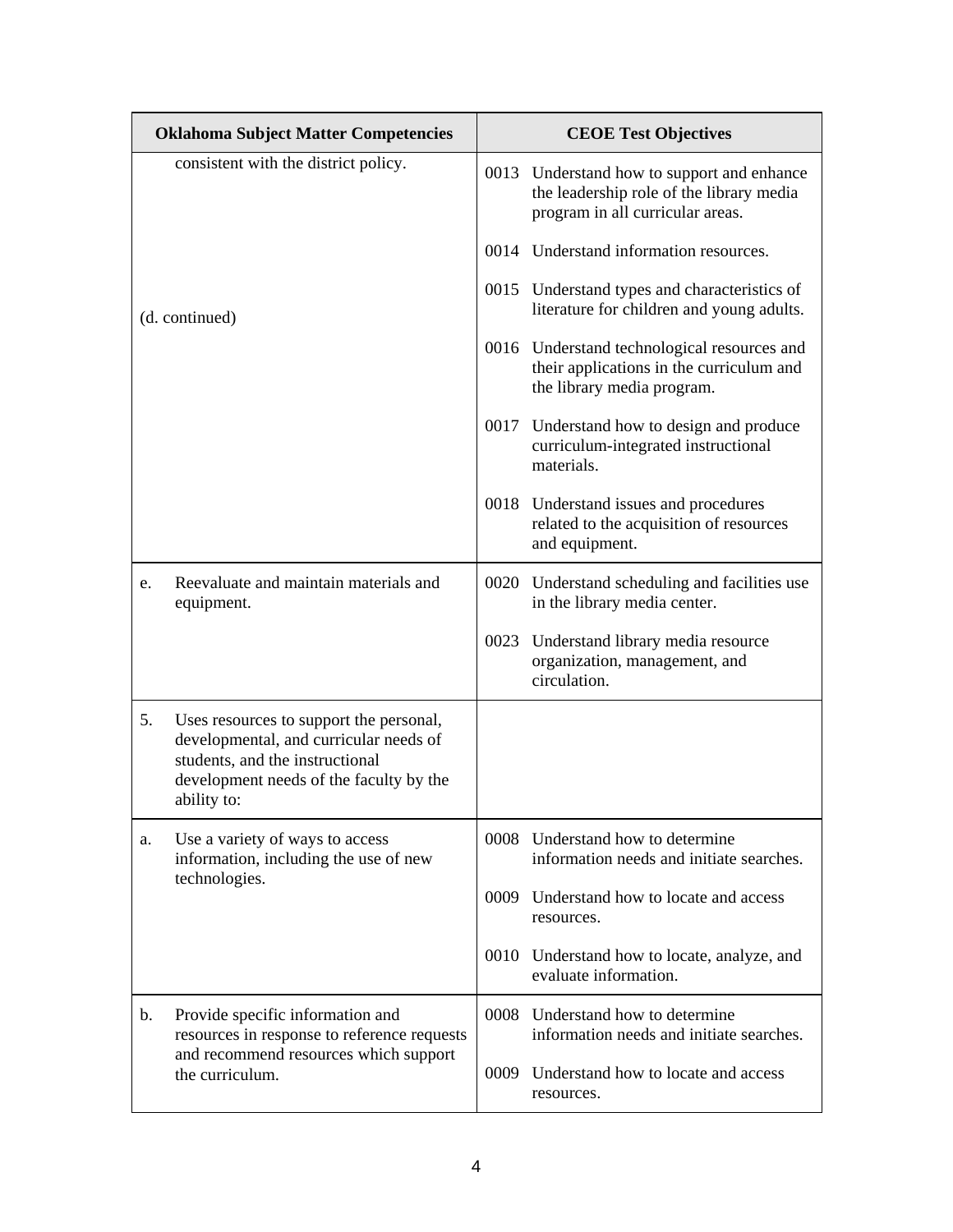| <b>Oklahoma Subject Matter Competencies</b>                                                                                        | <b>CEOE Test Objectives</b>                                                                                        |  |  |
|------------------------------------------------------------------------------------------------------------------------------------|--------------------------------------------------------------------------------------------------------------------|--|--|
|                                                                                                                                    | 0010 Understand how to locate, analyze, and<br>evaluate information.                                               |  |  |
| Conduct programs that include guidance<br>c.<br>in reading, listening, and viewing<br>experiences.                                 | 0002 Understand relationships between the<br>library media program and the<br>curriculum.                          |  |  |
| (c. continued)                                                                                                                     | 0003 Understand the roles and responsibilities<br>of the library media specialist.                                 |  |  |
|                                                                                                                                    | 0007 Understand how to promote learning and<br>information literacy skills.                                        |  |  |
|                                                                                                                                    | 0008 Understand how to determine<br>information needs and initiate searches.                                       |  |  |
|                                                                                                                                    | 0009 Understand how to locate and access<br>resources.                                                             |  |  |
|                                                                                                                                    | 0010 Understand how to locate, analyze, and<br>evaluate information.                                               |  |  |
|                                                                                                                                    | Understand how to communicate<br>0011<br>information obtained from a search.                                       |  |  |
|                                                                                                                                    | 0012 Understand strategies for assessing<br>progress during a search and evaluating<br>the overall search process. |  |  |
|                                                                                                                                    | 0015 Understand types and characteristics of<br>literature for children and young adults.                          |  |  |
| d.<br>Assist students and staff in identifying,<br>obtaining, using, and/or producing media<br>in appropriate formats for specific | 0002 Understand relationships between the<br>library media program and the<br>curriculum.                          |  |  |
| learning objectives.                                                                                                               | 0007 Understand how to promote learning and<br>information literacy skills.                                        |  |  |
|                                                                                                                                    | 0008 Understand how to determine<br>information needs and initiate searches.                                       |  |  |
|                                                                                                                                    | 0009 Understand how to locate and access<br>resources.                                                             |  |  |
|                                                                                                                                    | 0010 Understand how to locate, analyze, and<br>evaluate information.                                               |  |  |
|                                                                                                                                    | 0011<br>Understand how to communicate                                                                              |  |  |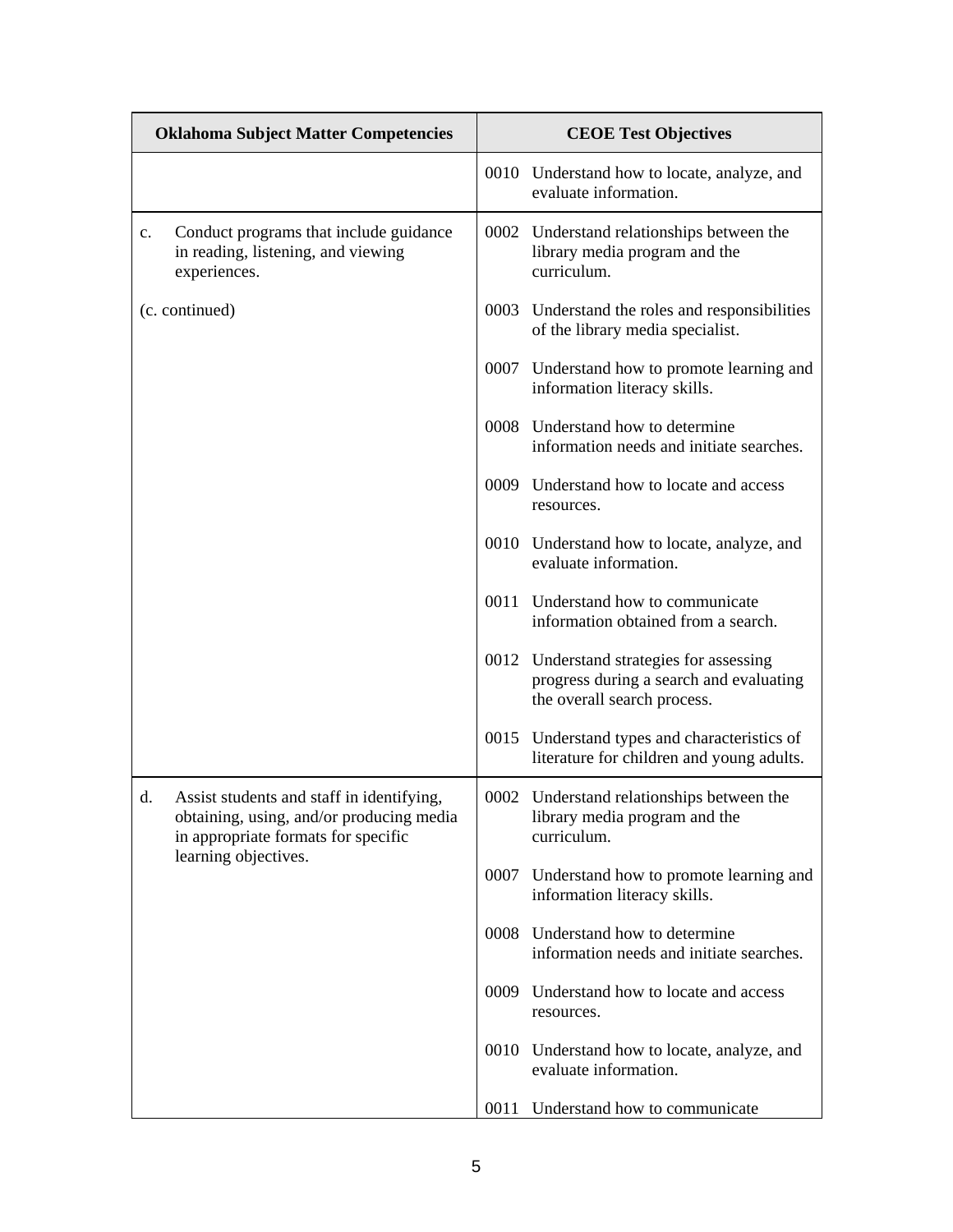| <b>Oklahoma Subject Matter Competencies</b>                                           | <b>CEOE Test Objectives</b>                                                                                                |
|---------------------------------------------------------------------------------------|----------------------------------------------------------------------------------------------------------------------------|
|                                                                                       | information obtained from a search.                                                                                        |
|                                                                                       | 0012 Understand strategies for assessing<br>progress during a search and evaluating<br>the overall search process.         |
| (d. continued)                                                                        | 0013 Understand how to support and enhance<br>the leadership role of the library media<br>program in all curricular areas. |
|                                                                                       | 0014 Understand information resources.                                                                                     |
|                                                                                       | 0016 Understand technological resources and<br>their applications in the curriculum and<br>the library media program.      |
|                                                                                       | 0017 Understand how to design and produce<br>curriculum-integrated instructional<br>materials.                             |
| Supervise students and staff in media<br>e.<br>production and equipment operation.    | 0016 Understand technological resources and<br>their applications in the curriculum and<br>the library media program.      |
|                                                                                       | 0017 Understand how to design and produce<br>curriculum-integrated instructional<br>materials.                             |
| f.<br>Advocate resource-based learning through<br>work with other faculty to identify | 0001 Understand the role of the school library<br>media program.                                                           |
| appropriate instructional strategies and<br>creative uses of resources.               | 0002 Understand relationships between the<br>library media program and the<br>curriculum.                                  |
|                                                                                       | 0013 Understand how to support and enhance<br>the leadership role of the library media<br>program in all curricular areas. |
|                                                                                       | 0014 Understand information resources.                                                                                     |
|                                                                                       | 0015 Understand types and characteristics of<br>literature for children and young adults.                                  |
|                                                                                       | 0016 Understand technological resources and<br>their applications in the curriculum and<br>the library media program.      |
|                                                                                       | Understand how to design and produce<br>0017                                                                               |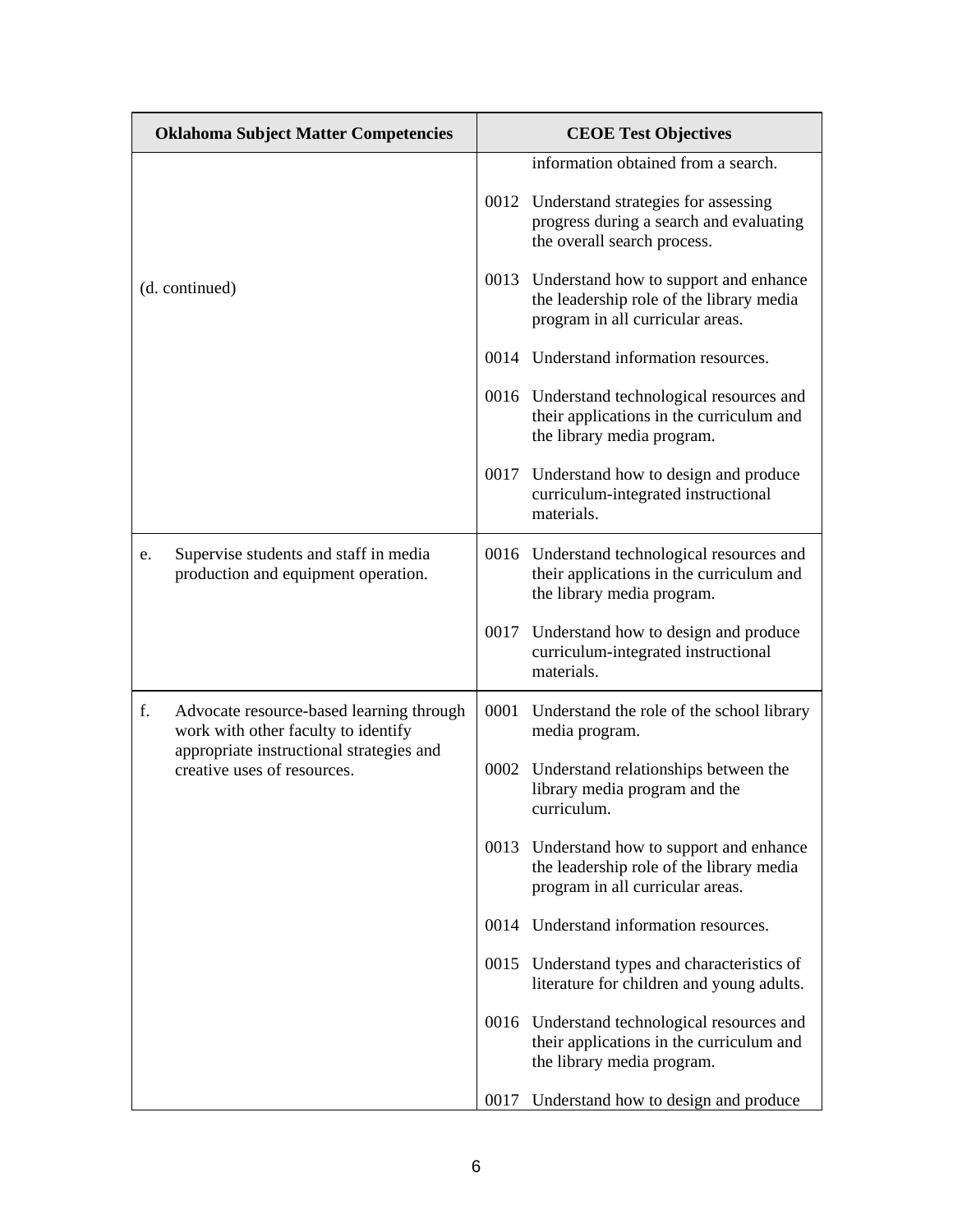|    | <b>Oklahoma Subject Matter Competencies</b>                                                                                                       | <b>CEOE Test Objectives</b> |                                                                                                                            |  |
|----|---------------------------------------------------------------------------------------------------------------------------------------------------|-----------------------------|----------------------------------------------------------------------------------------------------------------------------|--|
|    |                                                                                                                                                   |                             | curriculum-integrated instructional<br>materials.                                                                          |  |
|    | (f. continued)                                                                                                                                    |                             | 0018 Understand issues and procedures<br>related to the acquisition of resources<br>and equipment.                         |  |
| 6. | Recognizes the value of new technologies<br>for information and instruction and assist<br>faculty and students in their use by the<br>ability to: |                             |                                                                                                                            |  |
| a. | Recognize the importance of<br>technological advancement to the<br>education process.                                                             |                             | 0003 Understand the roles and responsibilities<br>of the library media specialist.                                         |  |
|    |                                                                                                                                                   | 0007                        | Understand how to promote learning and<br>information literacy skills.                                                     |  |
| b. | Demonstrate an understanding of the basic<br>concepts, terminology, and applications of                                                           |                             | 0009 Understand how to locate and access<br>resources.                                                                     |  |
|    | emerging technology.                                                                                                                              |                             | 0014 Understand information resources.                                                                                     |  |
|    |                                                                                                                                                   |                             | 0016 Understand technological resources and<br>their applications in the curriculum and<br>the library media program.      |  |
|    |                                                                                                                                                   |                             | 0023 Understand library media resource<br>organization, management, and<br>circulation.                                    |  |
| c. | Recognize curricular implications that<br>result from emerging technology and<br>educational trends.                                              |                             | 0002 Understand relationships between the<br>library media program and the<br>curriculum.                                  |  |
|    |                                                                                                                                                   |                             | 0013 Understand how to support and enhance<br>the leadership role of the library media<br>program in all curricular areas. |  |
|    |                                                                                                                                                   |                             | 0016 Understand technological resources and<br>their applications in the curriculum and<br>the library media program.      |  |
| d. | Provide leadership in incorporating<br>innovations into education.                                                                                |                             | 0003 Understand the roles and responsibilities<br>of the library media specialist.                                         |  |
|    |                                                                                                                                                   | 0013                        | Understand how to support and enhance<br>the leadership role of the library media                                          |  |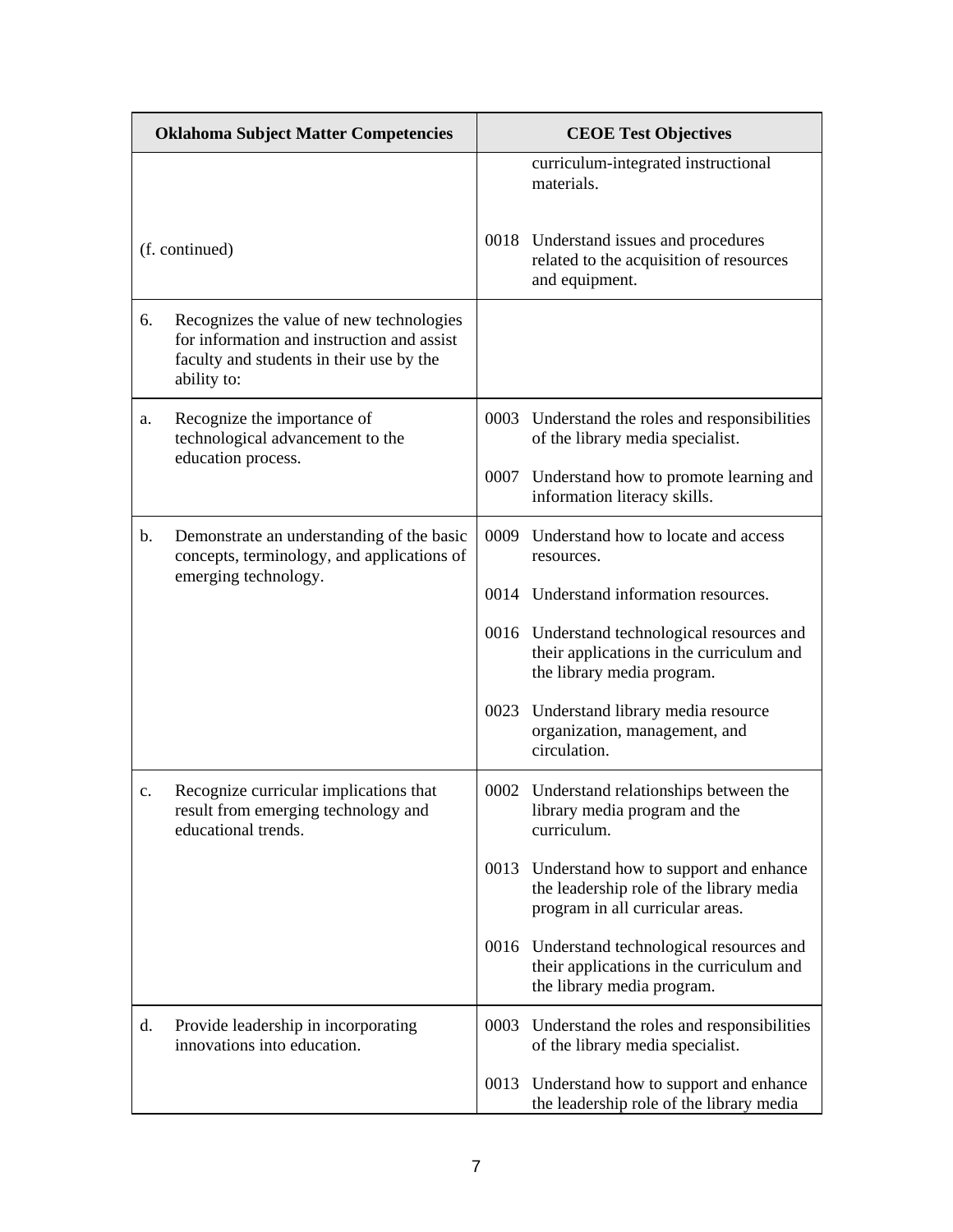| <b>Oklahoma Subject Matter Competencies</b> |                                                                                                                                                                                                          |      | <b>CEOE Test Objectives</b>                                                                                                                                                                      |
|---------------------------------------------|----------------------------------------------------------------------------------------------------------------------------------------------------------------------------------------------------------|------|--------------------------------------------------------------------------------------------------------------------------------------------------------------------------------------------------|
|                                             |                                                                                                                                                                                                          |      | program in all curricular areas.                                                                                                                                                                 |
| e.                                          | Identify sources of information related to<br>technological advancements.                                                                                                                                |      | 0016 Understand technological resources and<br>their applications in the curriculum and<br>the library media program.                                                                            |
|                                             |                                                                                                                                                                                                          |      | 0018 Understand issues and procedures<br>related to the acquisition of resources<br>and equipment. Understand issues and<br>procedures related to the acquisition of<br>resources and equipment. |
| f.                                          | Provide technical advice and services for<br>educational access to technology.                                                                                                                           |      | 0003 Understand the roles and responsibilities<br>of the library media specialist.                                                                                                               |
|                                             |                                                                                                                                                                                                          |      | 0016 Understand technological resources and<br>their applications in the curriculum and<br>the library media program.                                                                            |
| 7.                                          | Implements policies and procedures for<br>effective and efficient acquisition,<br>cataloging, processing, circulating, and<br>maintaining equipment and resources to<br>ensure access by the ability to: |      |                                                                                                                                                                                                  |
| a.                                          | Classify and catalog all print and non-<br>print media according to professionally<br>accepted systems.                                                                                                  |      | 0023 Understand library media resource<br>organization, management, and<br>circulation.                                                                                                          |
| b.                                          | Organize and maintain a current catalog<br>and shelf list of all media.                                                                                                                                  |      | 0023 Understand library media resource<br>organization, management, and<br>circulation.                                                                                                          |
| $\mathbf{c}$ .                              | Implement procedures for initial<br>processing, circulation, maintenance,<br>service, and inventory of equipment and                                                                                     |      | 0020 Understand scheduling and facilities use<br>in the library media center.                                                                                                                    |
|                                             | materials.                                                                                                                                                                                               | 0023 | Understand library media resource<br>organization, management, and<br>circulation.                                                                                                               |
| 8.                                          | Develops, implements, and evaluates<br>school library media programs, including<br>management of personnel, resources, and<br>facilities by the ability to:                                              |      |                                                                                                                                                                                                  |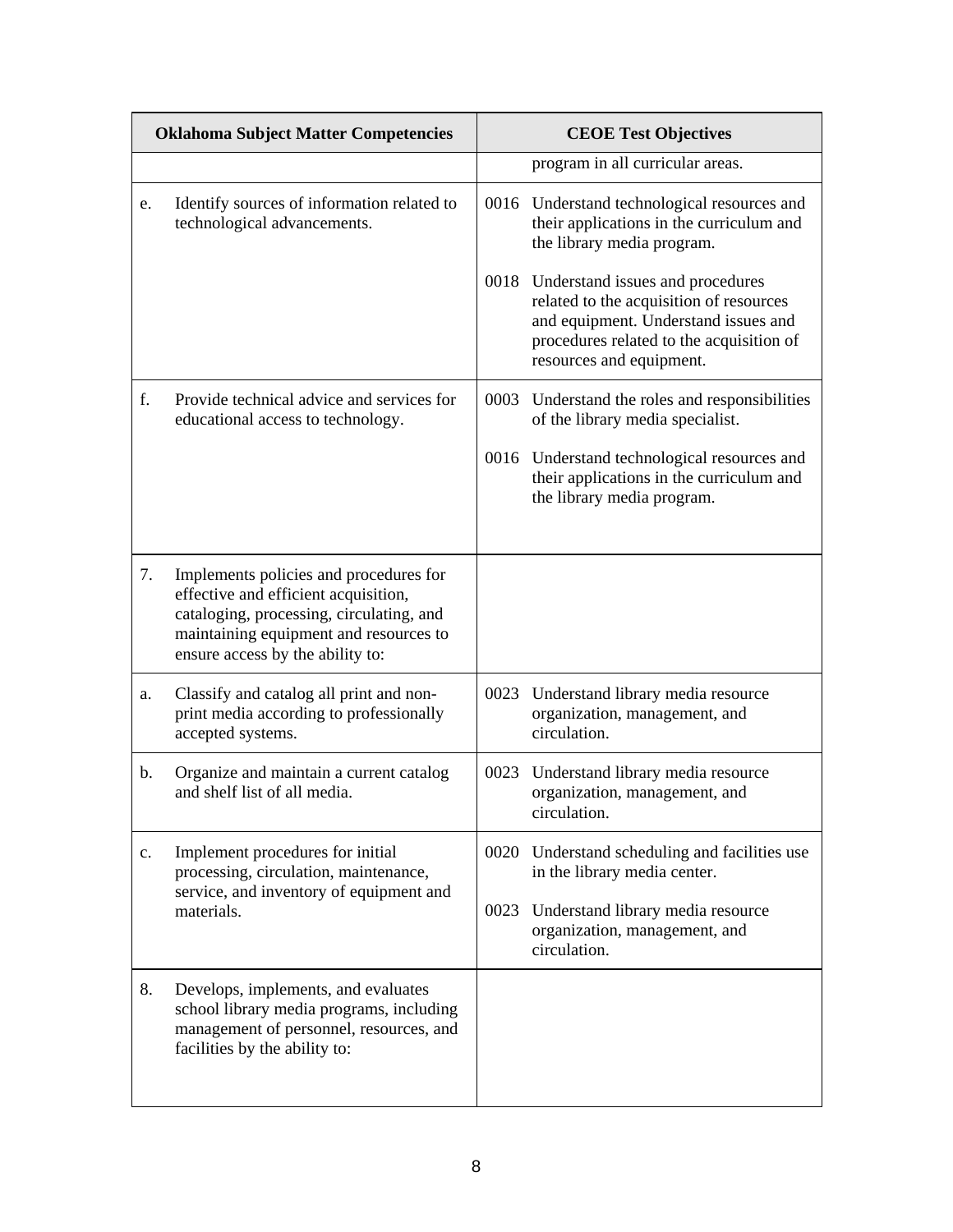| <b>Oklahoma Subject Matter Competencies</b> |                                                                                                                                                                                  | <b>CEOE Test Objectives</b> |                                                                                                                            |  |
|---------------------------------------------|----------------------------------------------------------------------------------------------------------------------------------------------------------------------------------|-----------------------------|----------------------------------------------------------------------------------------------------------------------------|--|
| a.                                          | Assess the informational and instructional<br>needs of students and faculty.                                                                                                     |                             | 0008 Understand how to determine<br>information needs and initiate searches.                                               |  |
|                                             |                                                                                                                                                                                  |                             | 0013 Understand how to support and enhance<br>the leadership role of the library media<br>program in all curricular areas. |  |
|                                             |                                                                                                                                                                                  |                             | 0014 Understand information resources.                                                                                     |  |
|                                             |                                                                                                                                                                                  |                             | 0015 Understand types and characteristics of<br>literature for children and young adults.                                  |  |
|                                             |                                                                                                                                                                                  |                             | 0016 Understand technological resources and<br>their applications in the curriculum and<br>the library media program.      |  |
|                                             |                                                                                                                                                                                  |                             | 0017 Understand how to design and produce<br>curriculum-integrated instructional<br>materials.                             |  |
|                                             |                                                                                                                                                                                  |                             | 0018 Understand issues and procedures<br>related to the acquisition of resources<br>and equipment.                         |  |
|                                             |                                                                                                                                                                                  |                             | 0019 Understand the development,<br>implementation, and ongoing evaluation<br>of a library media program.                  |  |
| b.                                          | Establish short- and long-range goals<br>based on identified needs, the goals and<br>objectives of the school district, state and<br>national guidelines, and research findings. |                             | 0019 Understand the development,<br>implementation, and ongoing evaluation<br>of a library media program.                  |  |
| $\mathbf{c}$ .                              | Prepare, justify, and administer a library<br>media program budget.                                                                                                              |                             | 0022 Understand the fiscal management of a<br>library media program.                                                       |  |
| d.                                          | Prepare plans for new or renovated library<br>media facilities.                                                                                                                  |                             | 0020 Understand scheduling and facilities use<br>in the library media center.                                              |  |
| e.                                          | Develop policies that assure optimum use<br>of materials, equipment, facilities, and<br>staff to support the curriculum.                                                         |                             | 0020 Understand scheduling and facilities use<br>in the library media center.                                              |  |
|                                             |                                                                                                                                                                                  |                             | 0021 Understand the supervision and<br>management of library media program<br>staff.                                       |  |
|                                             |                                                                                                                                                                                  | 0022                        | Understand the fiscal management of a                                                                                      |  |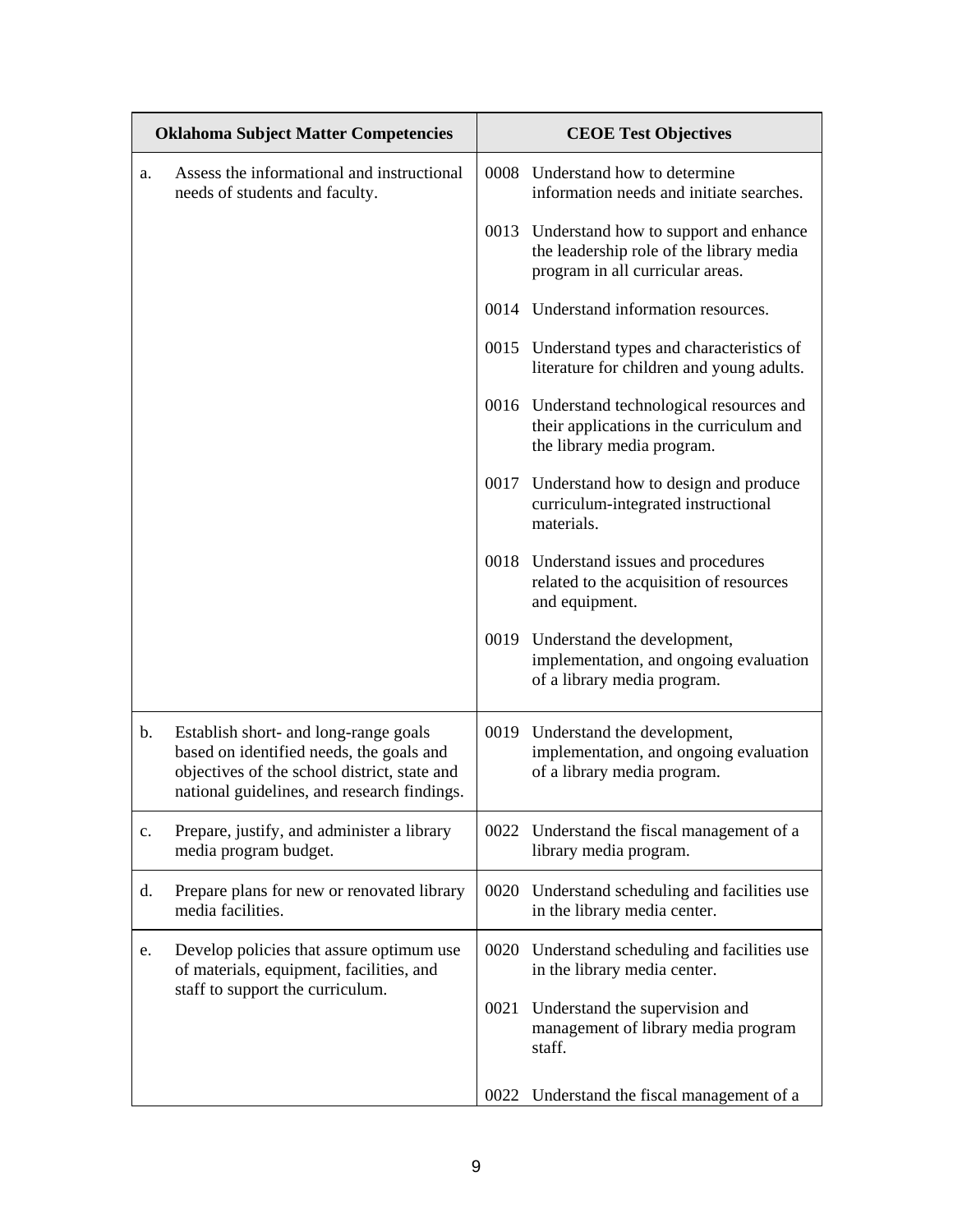| <b>Oklahoma Subject Matter Competencies</b> |                                                                                                                                  | <b>CEOE Test Objectives</b> |                                                                                                                                |
|---------------------------------------------|----------------------------------------------------------------------------------------------------------------------------------|-----------------------------|--------------------------------------------------------------------------------------------------------------------------------|
|                                             | (e. continued)                                                                                                                   |                             | library media program.                                                                                                         |
|                                             |                                                                                                                                  |                             | 0023 Understand library media resource<br>organization, management, and<br>circulation.                                        |
| f.                                          | Train, supervise, and evaluate support<br>staff, volunteers, and student helpers.                                                |                             | 0021 Understand the supervision and<br>management of library media program<br>staff.                                           |
| g.                                          | Apply federal and state laws pertaining to<br>media including those regarding<br>copyright, privacy, and access to<br>materials. |                             | 0005 Understand legal and ethical issues<br>related to library media programs and<br>the role of the library media specialist. |
|                                             |                                                                                                                                  |                             | 0011 Understand how to communicate<br>information obtained from a search.                                                      |
| h.                                          | Prepare statistical records and written<br>reports.                                                                              |                             | 0022 Understand the fiscal management of a<br>library media program.                                                           |
| i.                                          | Assess and implement the use of new<br>technologies for library media center                                                     |                             | 0003 Understand the roles and responsibilities<br>of the library media specialist.                                             |
|                                             | management, educational applications,<br>and information retrieval.                                                              |                             | 0009 Understand how to locate and access<br>resources.                                                                         |
|                                             |                                                                                                                                  |                             | 0014 Understand information resources.                                                                                         |
|                                             |                                                                                                                                  |                             | 0016 Understand technological resources and<br>their applications in the curriculum and<br>the library media program.          |
|                                             |                                                                                                                                  |                             | 0017 Understand how to design and produce<br>curriculum-integrated instructional<br>materials.                                 |
|                                             |                                                                                                                                  |                             | 0023 Understand library media resource<br>organization, management, and<br>circulation.                                        |
| j.                                          | Evaluate the library media program based<br>on established goals and standards.                                                  | 0019                        | Understand the development,<br>implementation, and ongoing evaluation<br>of a library media program.                           |
| k.                                          | Apply effective management principles.                                                                                           |                             | 0019 Understand the development,<br>implementation, and ongoing evaluation                                                     |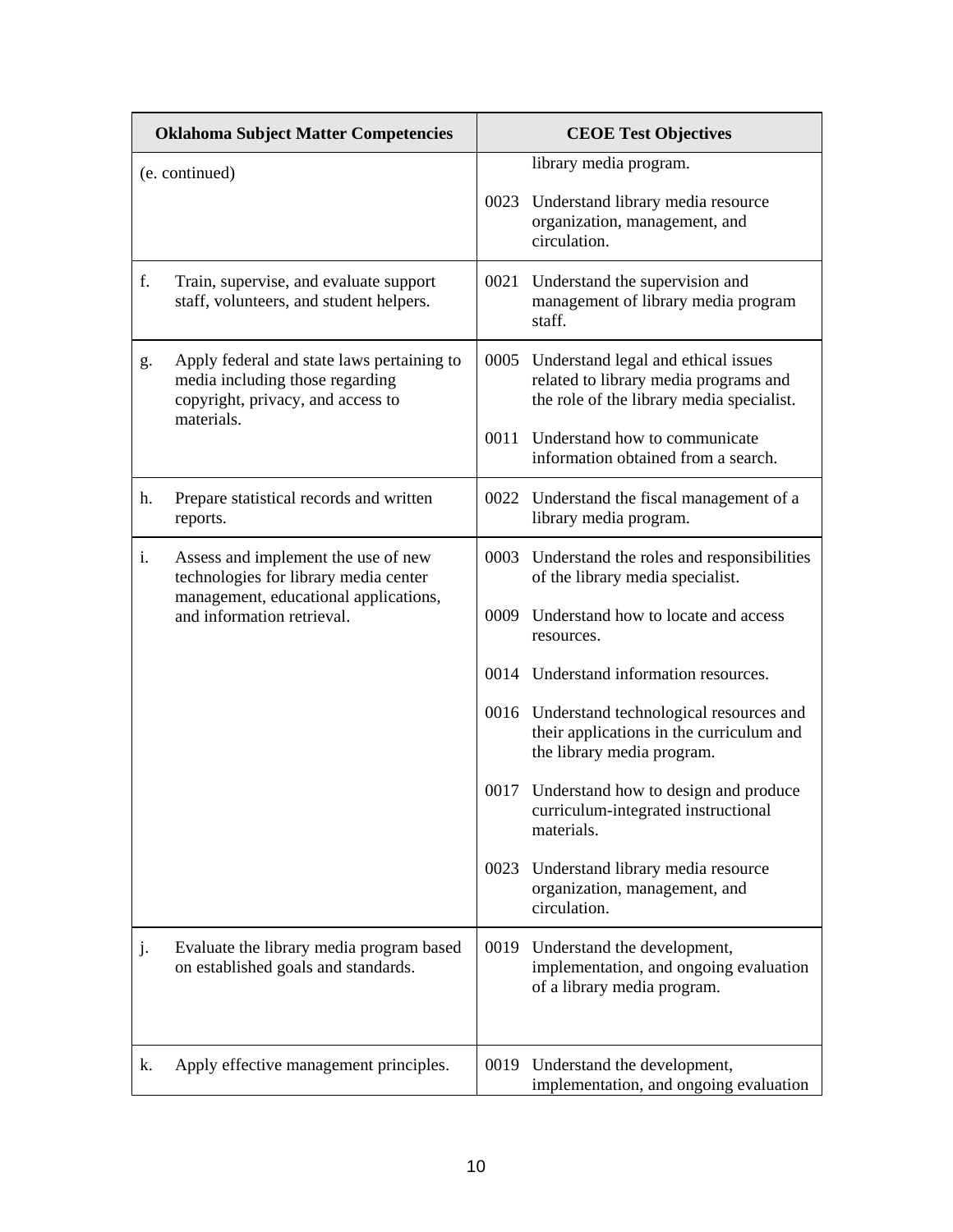| <b>Oklahoma Subject Matter Competencies</b> |                                                                                                                                                                                            | <b>CEOE Test Objectives</b>                                                                                                           |
|---------------------------------------------|--------------------------------------------------------------------------------------------------------------------------------------------------------------------------------------------|---------------------------------------------------------------------------------------------------------------------------------------|
|                                             |                                                                                                                                                                                            | of a library media program.                                                                                                           |
|                                             |                                                                                                                                                                                            | 0020 Understand scheduling and facilities use<br>in the library media center.                                                         |
|                                             |                                                                                                                                                                                            | 0021 Understand the supervision and<br>management of library media program<br>staff.                                                  |
|                                             |                                                                                                                                                                                            | 0022 Understand the fiscal management of a<br>library media program.                                                                  |
|                                             |                                                                                                                                                                                            | 0023 Understand library media resource<br>organization, management, and<br>circulation.                                               |
| 1.                                          | Advocate, initiate, and implement<br>agreements for resource sharing.                                                                                                                      | 0004 Understand the relationship between the<br>library media program and information<br>resources and services beyond the<br>school. |
| 9.                                          | Serves as a learning facilitator within<br>schools and as a leader of faculty,<br>administration, and students in the<br>development of effective strategies for<br>teaching and learning. |                                                                                                                                       |
| a.                                          | Teach traditional and electronic skills in<br>the retrieval, evaluation, and utilization of<br>information to enable students to become                                                    | 0003 Understand the roles and responsibilities<br>of the library media specialist.                                                    |
|                                             | independent learners.                                                                                                                                                                      | 0007 Understand how to promote learning and<br>information literacy skills.                                                           |
|                                             |                                                                                                                                                                                            | 0008 Understand how to determine<br>information needs and initiate searches.                                                          |
|                                             |                                                                                                                                                                                            | 0009 Understand how to locate and access<br>resources.                                                                                |
|                                             |                                                                                                                                                                                            | 0010 Understand how to locate, analyze, and<br>evaluate information.                                                                  |
|                                             | (a. continued)                                                                                                                                                                             | 0011 Understand how to communicate<br>information obtained from a search.                                                             |
|                                             |                                                                                                                                                                                            | 0012 Understand strategies for assessing                                                                                              |